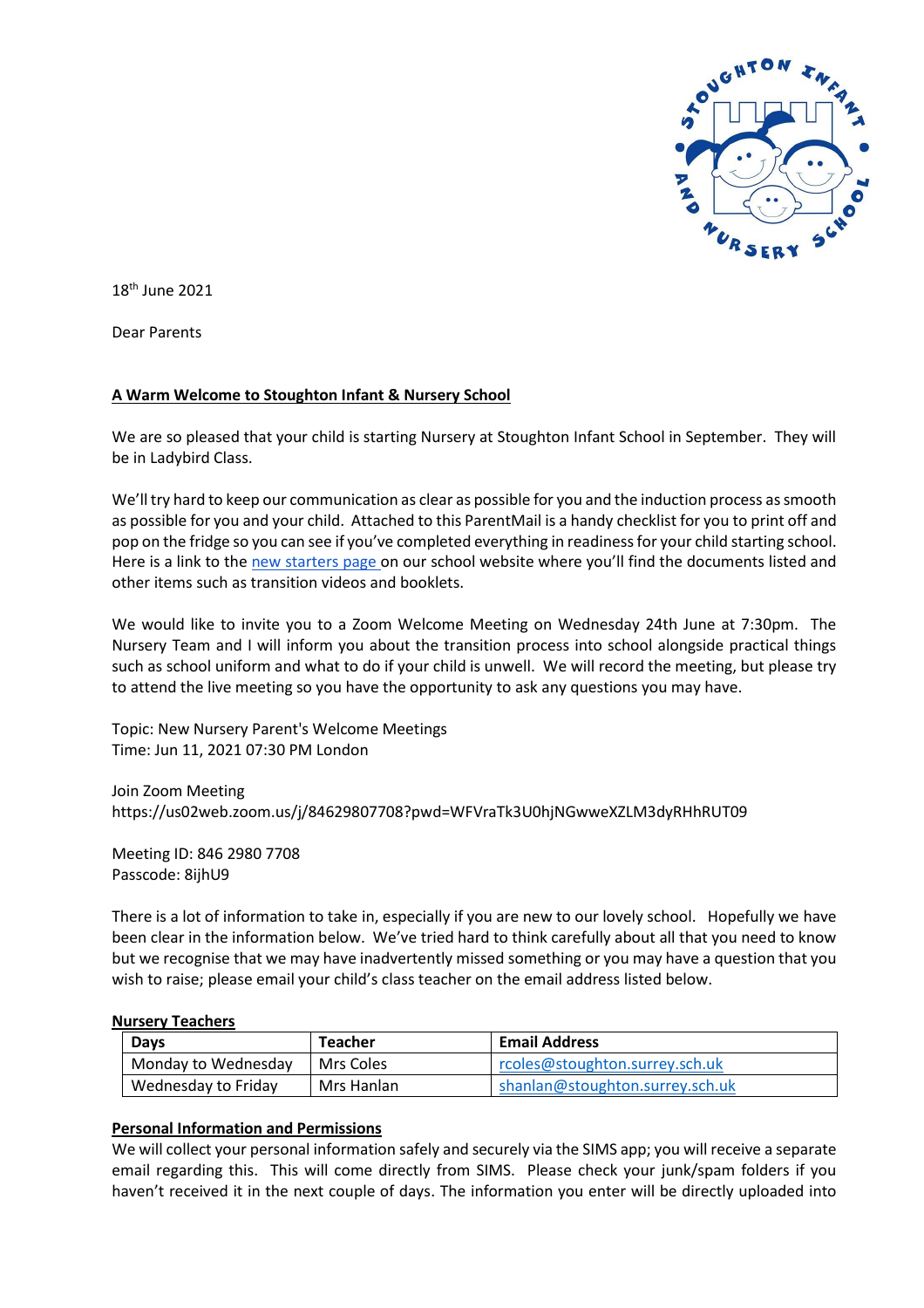

our data management system called SIMS. Please take care to ensure that the information you provide is accurate. It is really important that we have at least three contacts for your child in case of an emergency.

## **Zoom Meetings with Teachers**

Instead of arranging home visits with you we will be arranging for you to have a video meeting with your child's class teacher via Zoom. This will be an opportunity for you to ask any personal questions you have to the class teacher and, most importantly, for your child to interact with their teacher, albeit virtually. We'll be sending you instructions separately with how to book this appointment. It will be done via the ParentMail app. You'll receive a separate email which includes a link to set up ParentMail.

#### **Timings**

**Full Time Children**: Monday-Friday 8.50am-2.50pm

**Monday-Wednesday Children**: Monday and Tuesday 8.50am-2.50pm, Wednesday 8.50am-11.50am (Children will not stay for lunch on a Wednesday)

**Wednesday-Friday Childre**n: Wednesday 11.50am-2.50pm (Children will need to eat lunch at home before arriving for nursery), Thursday and Friday 8.50am-2.50pm

Please note **there is not** an optional lunch club on the Wednesday for Monday-Wednesday or Wednesday-Friday children.

#### **Pick ups and Drop offs**

Please let us know if anyone different is collecting your child, even if it is a relative. We won't release your child to someone who doesn't usually collect them, even if they feel comfortable and happy with them. In these circumstances we will call to gain permission before releasing them. You can notify us of someone different collecting your child in person or through using the Studybugs app.

When you arrive in the morning with your child, please wait with them on the nursery racing track. Depending on circumstances at the time, please wear a face mask and maintain social distancing. When the door is opened and a member of staff welcomes the children in, please say goodbye to them at the bottom of the ramp and let them come up on their own. We cannot be sure if government guidelines will allow parents into the building and, furthermore, we have found that despite many of the headaches Covid-19 has caused, the children settled into nursery life much more quickly by saying goodbye outside and coming in independently.

At pick up, please maintain social distancing and form a queue around the racing track, starting from the bottom of the ramp. We will dismiss the children in the order of the queuing parents.

#### **Wednesdays**

For Monday - Wednesday children, pick up at 11:50am on a Wednesday will be as follows: please wait on the grassy area near the main nursery gate. The children will be dismissed from the middle doors under the sheltered area.

For Wednesday - Friday children arriving on Wednesday at 11:50am, please wait on the nursery racing track as usual.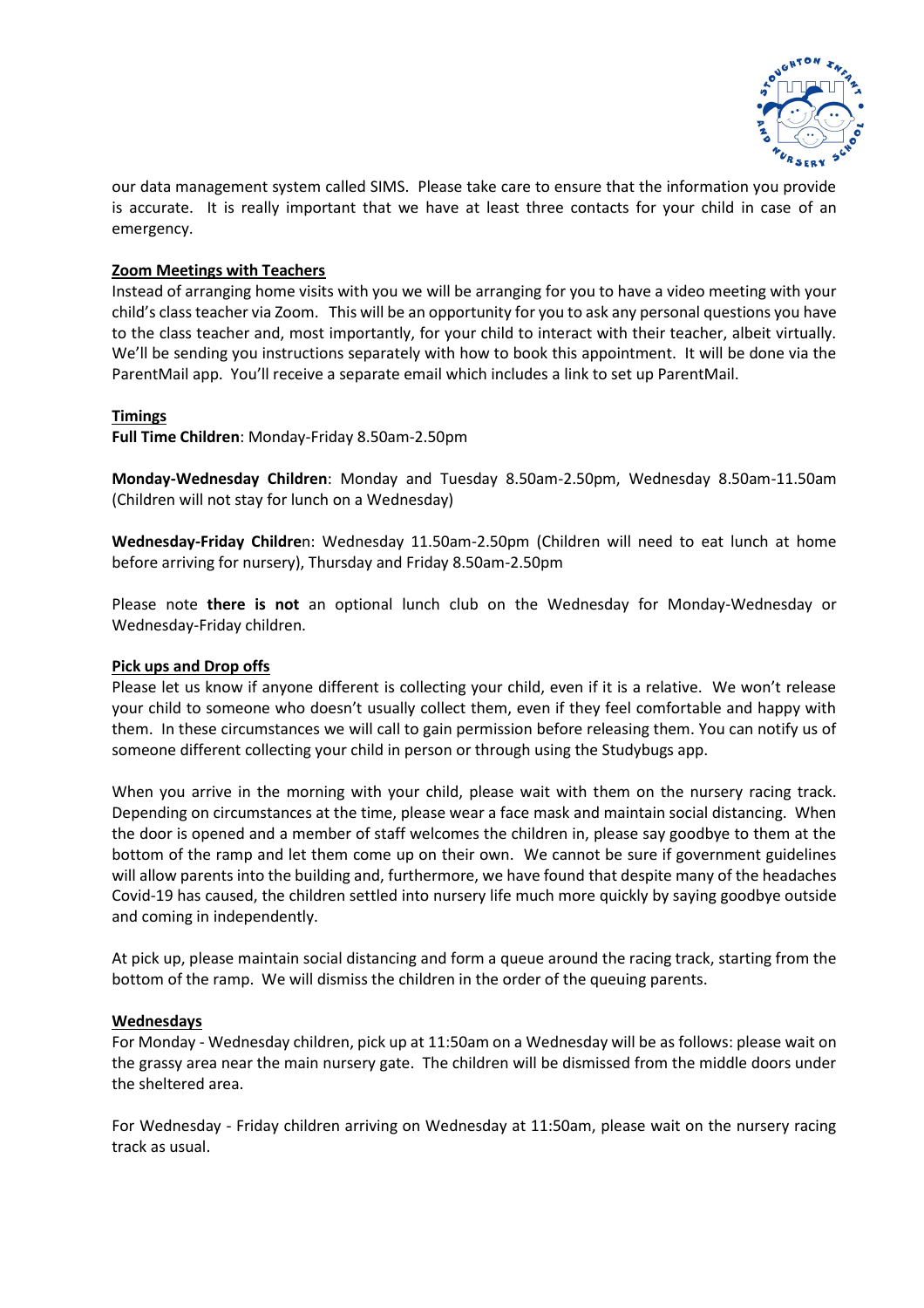

We will have a one-way system in place; please enter via the main nursery gate (come through the school gate and then turn right) and leave through the gate at the bottom of the nursery racing track.

## **Wrap Around Care**

Information about local childminders can be found from the [Family Information Service.](https://www.surreycc.gov.uk/people-and-community/families)  There are many childminders that drop off and pick up from our school.

## **Uniform**

School uniform gives children a sense of belonging and we want them to feel proud when they wear it. We do ask that your child has a t-shirt and jumper/cardigan with the school logo on. Our school uniform can be viewed on our school website [here.](https://www.stoughton.surrey.sch.uk/school-uniform)

Our uniform supplier, Stevensons in Burpham. You can call 01483 577835 or email [guildfordbranch@stevensons.co.uk](mailto:guildfordbranch@stevensons.co.uk) Stevensons to make an appointment.

Stevenson's Summer Opening

31st May – 26th June: Walk-in customers welcome Monday – Saturday 9.00am - 5.30pm

28th June – 11th July: Walk-in customers welcome Monday- Friday 9.00am- 3.30pm

Pre-booked appointments only on Evenings and Weekends

12th July- 14th August: Open for pre-booked appointments and Click & Collect only

15th August- 5th September: Walk-in customers welcome Monday- Saturday 9am- 7pm Sunday 10am- 4pm

The Friends of Stoughton (PTA) have lots of second-hand uniform available to purchase for £1 an item. Queries and orders can be made through their [Facebook page.](https://www.facebook.com/StoughtonUniform/?__tn__=kC-R&eid=ARCsXZW-RB4qvKx8J59vDPIeuyt600CkKLJavtC-gpf3VgcbZA87nU1bVmr3bTRBKb9Z_3hKfgIk-IMO&hc_ref=ARTOUhPMzyt0VaQ9_Kr6aFV7eH85lrUZS9yiT2XMK6iIcIKxPt-_cZshuKY5YLcydeA&fref=nf&__xts__%5b0%5d=68.ARDYsaFeLZAwvClmAigeAHoJkWNS4j6xECBaCxhKLEgHl5yCkEK-tETw7ezHJyTKGLEHF2-a7O-k8dFbMuakHFoCxWc-6QYw84Vroa49wOrWTJvC0UAGYNi95EwiM6SO4sYDNUDPaTl0wWWr5hv7gKvNv-Vp6gbVBgNmqwt0aKgcO9qpWq6brFIGAcfji4DHvRLCacChGMrJNg92smWU--ghhVi6QCtWkLsDiB2mpWz4cWXK7MnfNkeqV__TAJKmk7G4l1KS_LxPzygb4mg6e7N7ZOgMIqs1__1qIAze-gBcIA2oRjxTItKFeKYcmwbltrIzct_EdTayIo97HA6bD90)

Please **name all uniform**, we cannot distinguish between 45 identical items of clothing.

#### **What else to bring to school?**

- A bag every day with:
	- change of clothes (you may also like to put in a spare pair of shoes in case of toileting accidents)
	- nappies and wipes (if applicable)
	- plastic carrier bag for wet items
- Waterproof Coat
- **Wellies**

Full time children are able to leave their things at school if they wish.

We also ask for a donation of: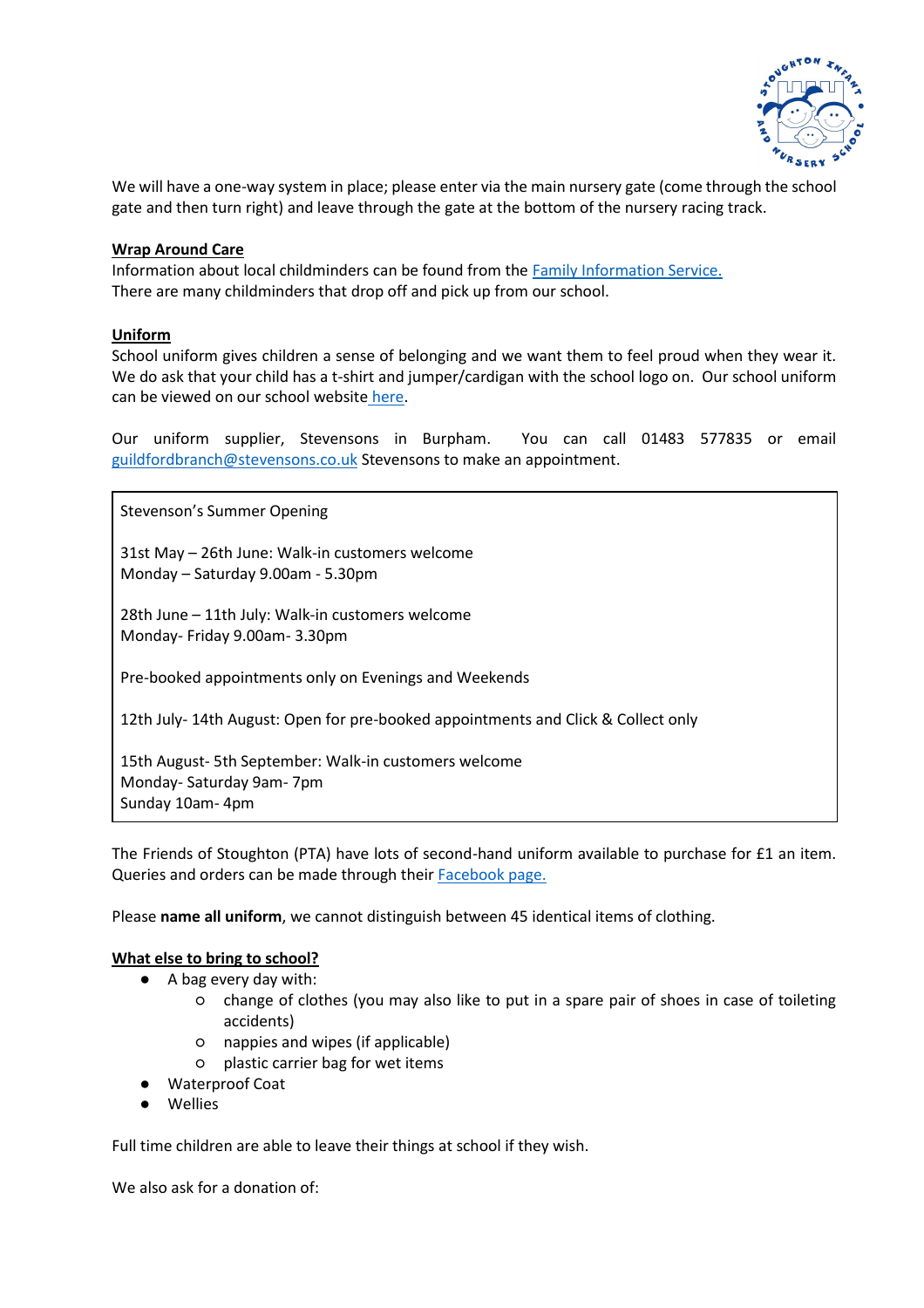

- a box of tissues
- $\bullet$  a glue stick
- Voluntary donation of £15 donation per year or £5 per term. Voluntary donations can be made through the 'shop' on ParentMail

## **Prescribed Medicines and Allergies**

We can administer prescribed medicines as long as a medicine form has been completed and the pharmacy label is attached. We cannot give your child calpol. Please do not send your child into school if they have had calpol that morning.

We do need the pharmacy label attached to asthma inhalers and we would appreciate you completing an asthma care plan for your child.

Please make us fully aware of your child's allergies. If your child has an allergy that requires an adrenalin injector (epi pen) you will need to provide us with your child's care plan and two injectors, one to keep in your child's classroom and one to keep in the school office. All staff have been trained to administer a wide range of adrenalin injectors.

Please click the links to view the [medicine form,](https://d6a1f8b6-5630-4310-9c3b-9044f0d4989a.filesusr.com/ugd/40334e_bfa3c3a706b04218807464bfba891b70.pdf) [asthma care plan](https://d6a1f8b6-5630-4310-9c3b-9044f0d4989a.filesusr.com/ugd/40334e_7bb16d90ca03420fb718c23e62810464.pdf) an[d adrenalin injector care plan](https://d6a1f8b6-5630-4310-9c3b-9044f0d4989a.filesusr.com/ugd/40334e_a1176f2efcd14d2ab5c9c3b63844080e.pdf)

## **Drinks and Snacks**

Please supply your child with a named water bottle, which they will need to bring into nursery each day and take home again at the end of the day. This should contain water and not squash, although you may provide an additional drink of squash or juice in with their lunch. We will provide milk for your child to drink throughout the school day, should they wish.

We kindly request fruit or vegetable donations that can be shared on the snack table. For example, a bag of apples or a punnet of grapes.

#### **Lunch**

Please provide your child with a healthy packed lunch box, which can also include a drink of squash or juice. Please do not put any sweets, chocolate bars or fizzy drinks in your child's lunch box.

We are a **NUT FREE** school, so please check your child's lunchbox contents carefully. Any items containing nuts will be removed as we have some children with airborne allergies. Please pay special attention to cereal bars, as these often have nuts in the ingredients, and some chocolate spreads.

#### **What to do if your child is unwell**

Absences need to be reported to school before 8.30am each day your child is unwell. Messages can be sent via the Studybugs app (our preference) or you can call the school and select the absence option. If your child has any sickness or diarrhoea, they will need to remain at home for 48 hours after the last episode. This is because sickness and diarrhoea bugs spread through school very quickly affecting children and adults alike.

#### **Medical Appointments**

We would prefer all medical appointments to be taken out of school time but we recognise that this isn't always possible. We will always ask for evidence of medical appointments, this can be in the form of a letter or text reminder. You can let us know about your child's medical appointment by sending us a message using the **Studybugs** app.

You'll be able to download and register on the [Studybugs](https://studybugs.com/) app once your child has started Nursery.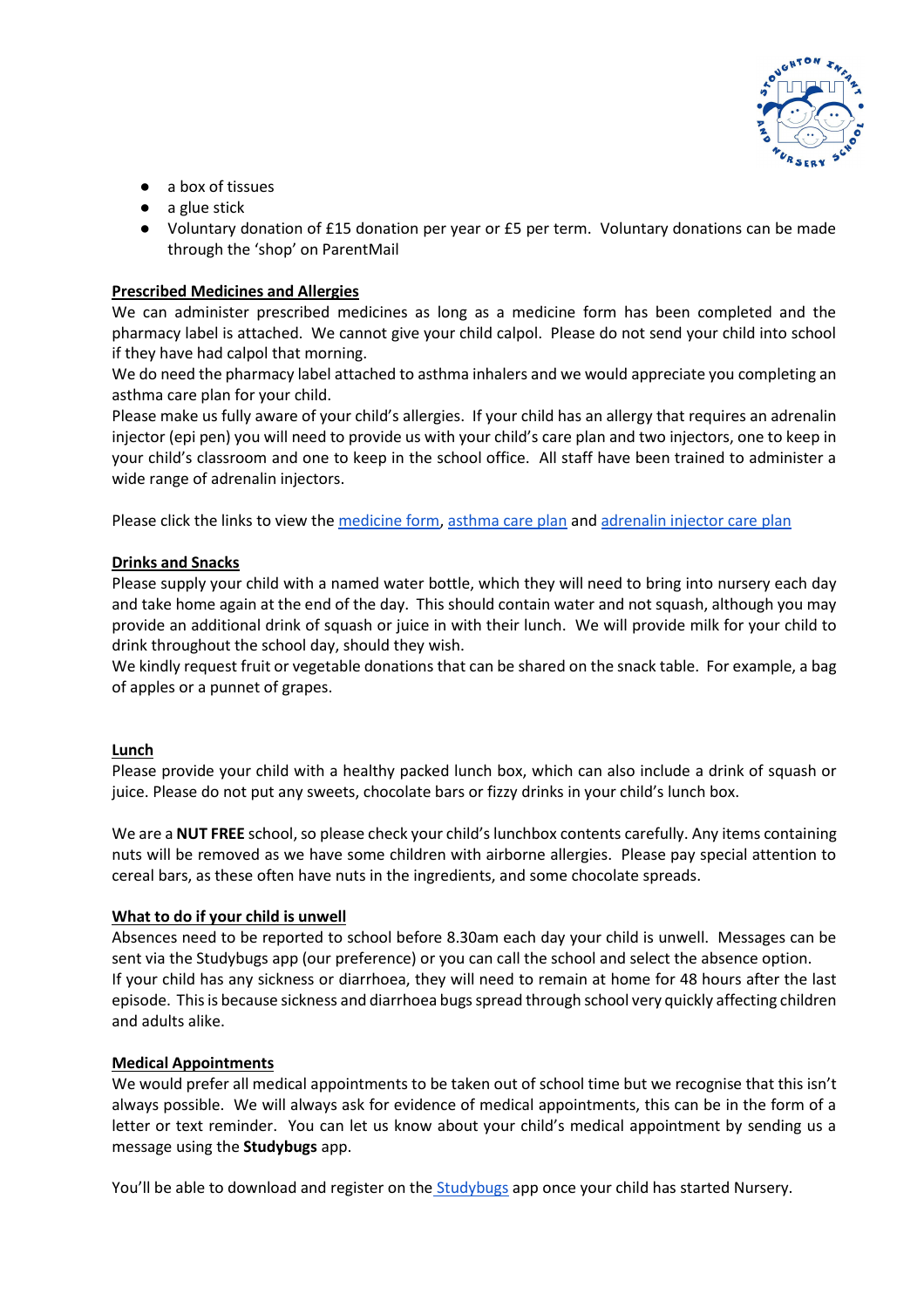

## **Absence Requests**

If your child requires time off during term time, please complete an [absence form.](https://d6a1f8b6-5630-4310-9c3b-9044f0d4989a.filesusr.com/ugd/40334e_89b91bd9339f4042b4bc922b9bf4c908.pdf) Please complete it and return it to the school office. Although your child isn't statutory school age, it is still very important that we know why they are absent from nursery.

## **Coronavirus**

If your child presents with coronavirus symptoms we will ask you to collect them and arrange for them to have a Coronavirus test. They can return to school if the test result comes back negative and they feel well.

## **Communication**

The main form of communication we use is **ParentMail**. We use this platform to send emails, documents, forms to complete and also as a platform to pay for items such as trips.

We also use **Tapestry,** an online learning journal to track your child's progress in school. We use this to upload videos, photos and observations for your child. We also welcome you to upload and respond using Tapestry.

## **Transition Dates**

| Date                            | What is happening?                                                                                     | <b>Start Time</b> | <b>Finish Time</b> |
|---------------------------------|--------------------------------------------------------------------------------------------------------|-------------------|--------------------|
| Wednesday 23rd June             | Welcome meeting via zoom<br>with Mrs Carrington, Mrs Coles and<br>Mrs Hanlan                           | 7.30pm            | 8.00pm             |
| Monday 6 <sup>th</sup> Sept     | 1-1 Zoom Meetings<br>Please look out for a separate email<br>regarding how to book your<br>appointment | Various           | Various            |
| Tuesday 7th Sept                | 1-1 Zoom Meetings                                                                                      | Various           | Various            |
| Wednesday 8th Sept              | Mon-Wed Children - Visit 1                                                                             | 9.00am            | 10.00am            |
|                                 | Full-time Children - Visit 1                                                                           | 11.00am           | 12.00pm            |
|                                 | 1-1 Zoom Meetings                                                                                      | Various           | Various            |
| Thursday 9 <sup>th</sup> Sept   | Wed-Fri Children-Visit 1                                                                               | 9.00am            | 10.00am            |
|                                 | 1-1 Zoom Meetings                                                                                      | Various           | Various            |
| Friday 10th Sept                | Wed-Fri Children - Visit 2                                                                             | 9.00am            | 11.30am            |
|                                 | 1-1 Zoom Meetings                                                                                      | Various           | Various            |
| Monday 13 <sup>th</sup> Sept    | Mon-Wed Children - Visit 2                                                                             | 9.00am            | 11.30am            |
|                                 | 1-1 Zoom Meetings                                                                                      | Various           | Various            |
| Tuesday 14th Sept               | Full-time Children - Visit 2                                                                           | 9.00am            | 11.30am            |
|                                 | 1-1 Zoom Meetings                                                                                      | Various           | Various            |
| Wednesday 15 <sup>th</sup> Sept | Normal attendance pattern begins                                                                       | 8.50am            | 2.50pm             |